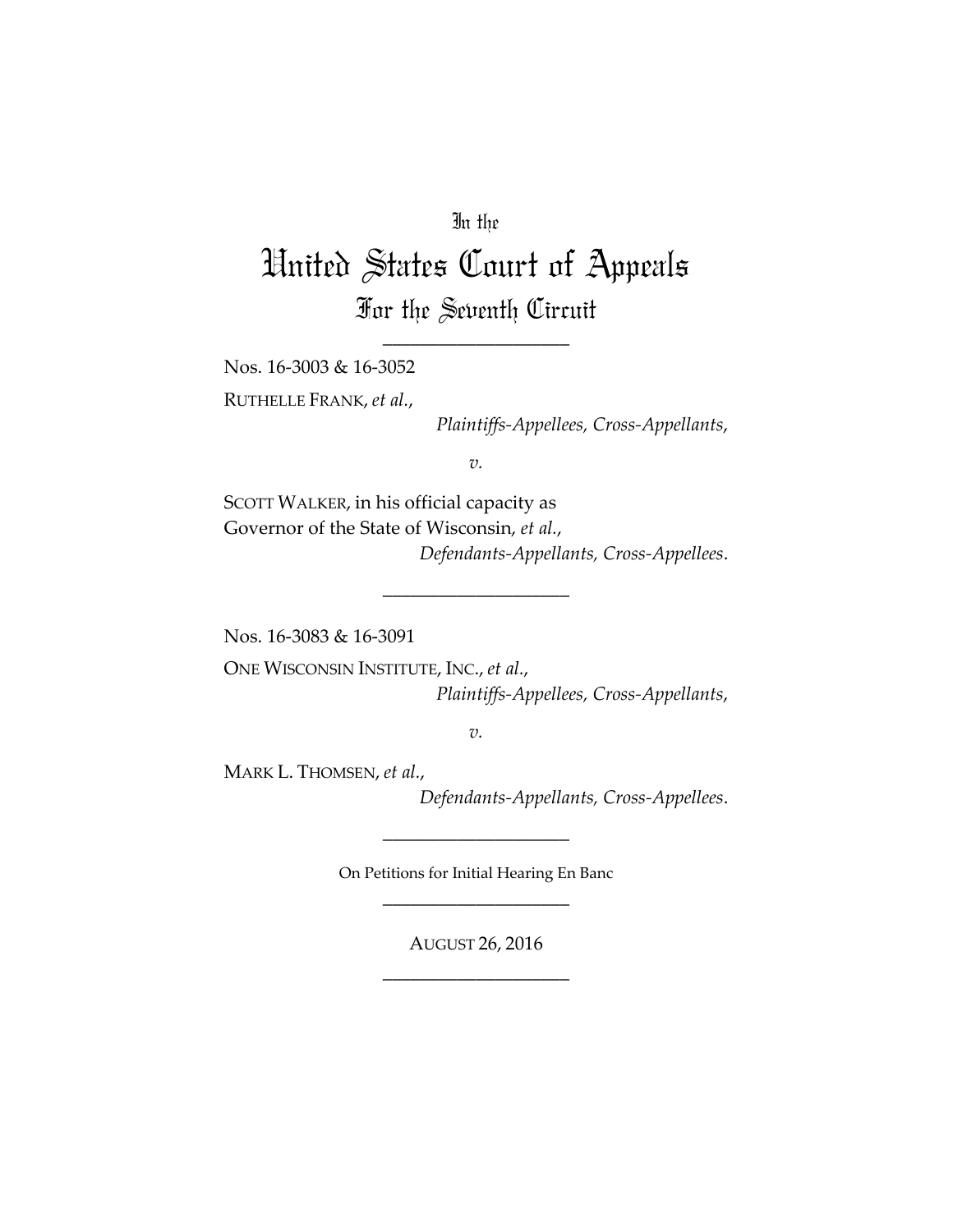Before WOOD, *Chief Judge*, and POSNER, FLAUM, EASTERBROOK, KANNE, ROVNER, SYKES, and HAMILTON, *Circuit Judges*.\*

PER CURIAM. Before us are two sets of appeals and crossappeals, each of which concerns Wisconsin's law requiring voters to have qualifying photo identification. In each matter, one originating in the Eastern District of Wisconsin and the other in the Western District of Wisconsin, the plaintiffs have petitioned for initial review en banc. We have consolidated their petitions for the purposes of this order. The plaintiffs ar‐ gue that only initial en banc treatment will permit a decision in time for the court's conclusions to be put into effect for the election upcoming in November 2016. It is questionable whether action on that schedule is feasible, given that Wisconsin will start printing absentee ballots at the end of this month. We will assume for the sake of argument, however, that this obstacle alone is not enough to deny the petitions.

There is a more important concern, however, which has to do with the regularity of the judicial process. Whether this court should try to resolve the parties' disputes on such a short schedule depends in part on whether qualified electors will be unable to vote under Wisconsin's current procedures. In evaluating that question, we must take account of the conclusions reached by the district court in the Western District of Wisconsin in *One Wisconsin Institute, Inc. v. Thomsen*, No. 15‐CV‐324‐JDP, 2016 U.S. Dist. LEXIS 100178 (W.D. Wis. July 29, 2016). The Eastern District of Wisconsin, in the decision under review in Nos. 16‐3003 and 16‐3052, concluded that

<sup>\*</sup> Circuit Judge Williams took no part in the consideration or decision on these petitions.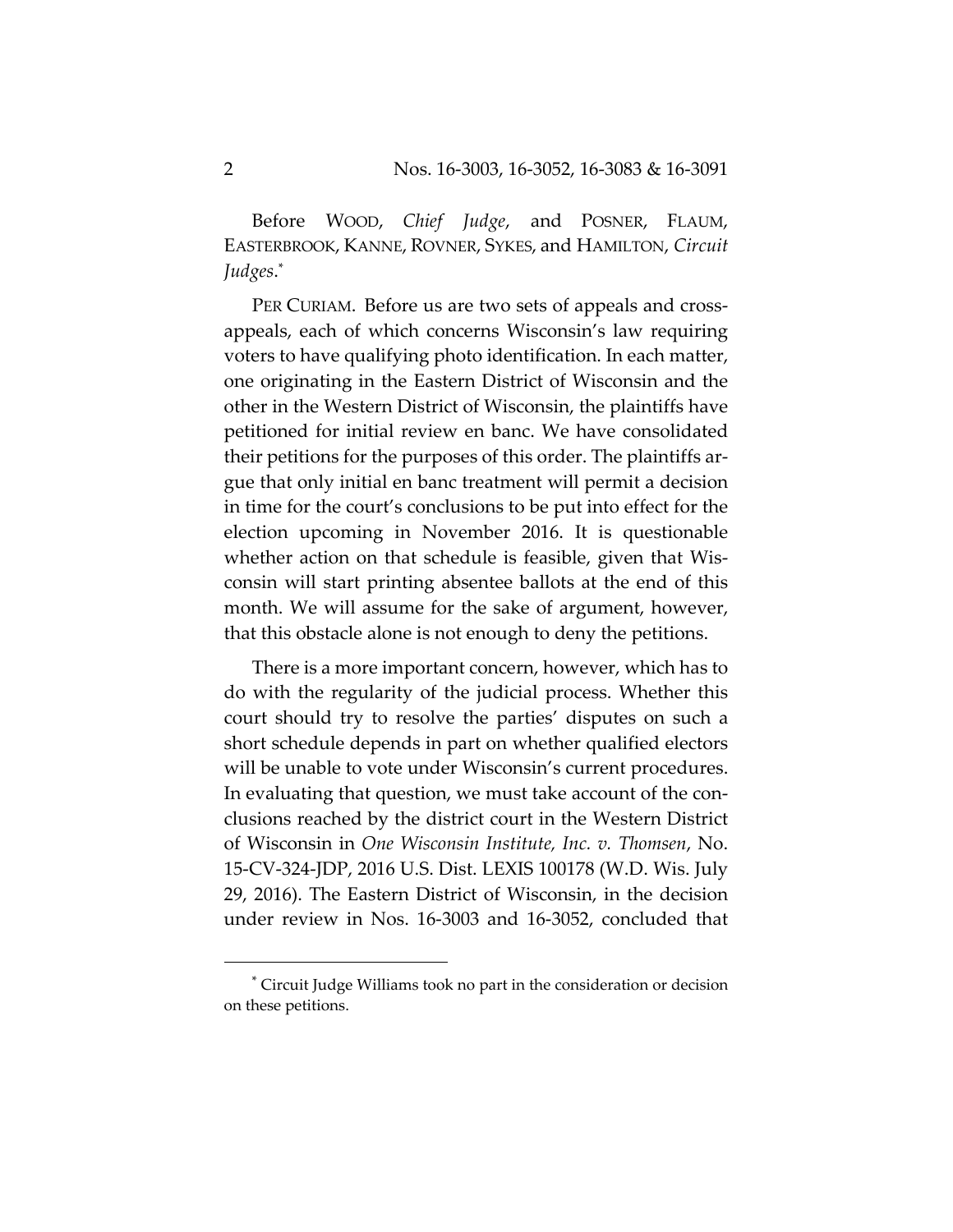every registered voter should be allowed to vote if he or she signs an affidavit stating that obtaining a qualifying photo ID would be unreasonably hard. A panel of this court has stayed that order. See Order, *Frank v. Walker,* Nos. 16‐3003 & 16‐3052 (7th Cir. Aug. 10, 2016). The Western District, by contrast, de‐ clined to adopt the affidavit procedure but required Wiscon‐ sin to reform its ID Petition Process (IDPP), revised in May in response to this court's decision in *Frank v. Walker*, 819 F.3d 384 (7th Cir. 2016) (*Frank II*).

*Frank II* held that "[t]he right to vote is personal and is not defeated by the fact that 99% of other people can secure the necessary credentials easily", and that the state may not frus‐ trate this right for any eligible person by making it unreason‐ ably difficult to obtain a qualifying photo ID. *Id.* at 386. The district court in *One Wisconsin Institute* concluded from this that an eligible voter who submits materials sufficient to ini‐ tiate the IDPP is entitled to a credential valid for voting, un‐ less readily available information shows that the petitioner is not a qualified elector. The court in *One Wisconsin Insti‐ tute* also held that the state must inform the general public that those who enter the IDPP will promptly receive a creden‐ tial valid for voting, unless readily available information shows that the petitioner is not a qualified elector entitled to such a credential. 2016 U.S. Dist. LEXIS 100178 at \*181–82. This court denied the State's motion to stay the Western Dis‐ trict's injunction pending appeal. See Order, *One Wis. Inst., Inc. v. Thomsen*, Nos. 16‐3083 & 16‐3091 (7th Cir. Aug. 22, 2016).

The State assures us that the temporary credentials re‐ quired in the *One Wisconsin Institute* decision will indeed be